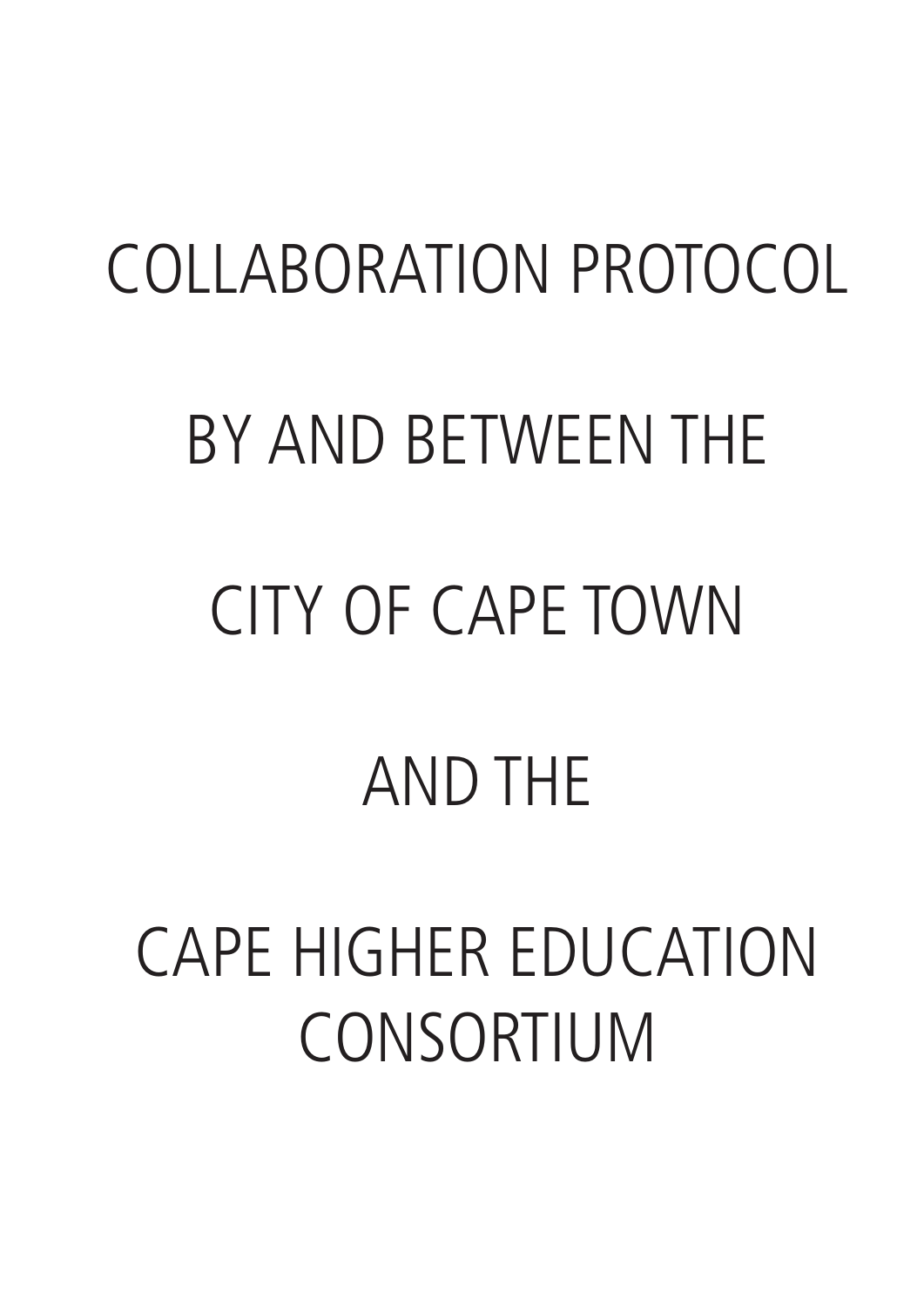COLLABORATION PROTOCOL

by and between the

## CITY OF CAPE TOWN (Hereinafter referred to as "the CITY")

Duly represented by Mr Michael Marsden in his capacity as Executive Director: Service Delivery Integration and duly authorized thereto

and the

CAPE HIGHER EDUCATION CONSORTIUM of the Cape Peninsula University of Technology, Stellenbosch University, the University of Cape Town, and the University of the Western Cape (Hereinafter referred to as "CHEC")

Duly represented by Ms Nasima Badsha in her capacity as Chief Executive Officer: CHEC and duly authorized thereto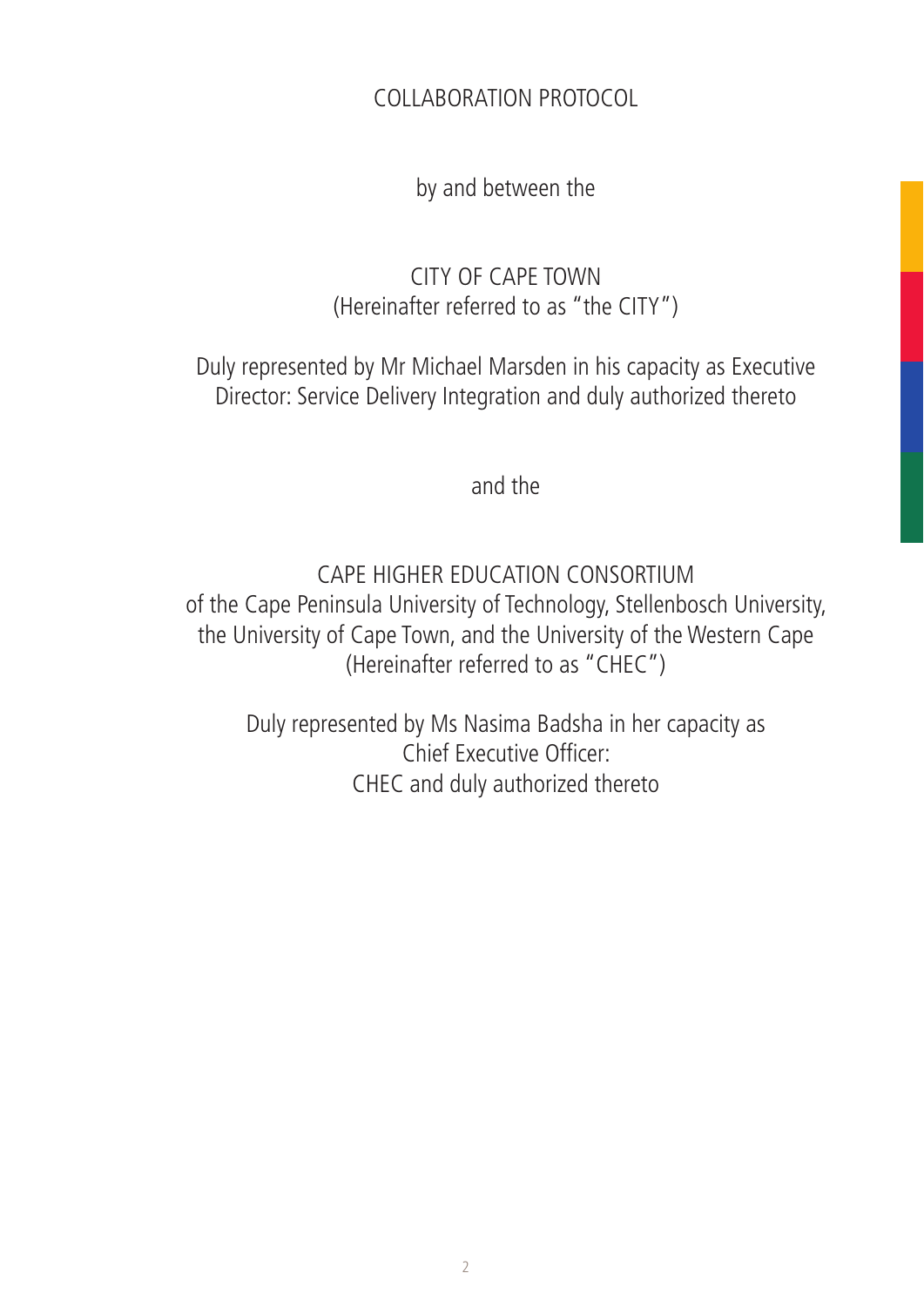- 1.1 Cape Town's stature as one of what Newsweek has called the world's 'Rising Urban Stars', endowed with a magnificent natural and historical environment, an internationally strategic position, a vibrant diversity of cultures, and the potential to lead the nation and the continent in economic and social vitality
- 1.2 The major strength of the four universities in Cape Town and associated with the City, the substantial contribution they make, directly and indirectly, to the life and wellbeing of the city, the importance of the knowledge base and potential for innovation and human capital development which they represent, and their significance in a global knowledge economy
- 1.3 The expertise and infrastructure in the administration of the CITY, and the firm foundation it provides for carrying out ambitious programmes of social, environmental and economic development
- 1.4 The extent of the challenges facing the CITY and the nation in overcoming the legacy of a divided past and building a just and sustainable society, able to hold its own in the larger world
- 1.5 The mandates of the CITY and the universities to address the challenges facing their region, and to make effective use of opportunities for development and for building a better future for all who live there
- 1.6 The difficulty of achieving the scale necessary to give adequate attention to the challenges except through sustainable partnerships, respecting the autonomy of all the parties involved, but seeking synergies between their efforts and giving full scope to the complementary and joint roles they can play in local and regional growth and development
- 1.7 The willingness to cooperate demonstrated by the colloquium between the CITY and CHEC on 23 November 2007

The Parties are resolute in entering into this Collaboration Protocol.

# ARTICLE<sub>2</sub>

Purpose and Objectives of the Collaboration

The CITY and CHEC undertake to work together in appropriate ways towards:

2.1 Achieving growth and development related to social, economic and environmental goals within the CITY's area of jurisdiction, and to realising the full potential of the **CITY**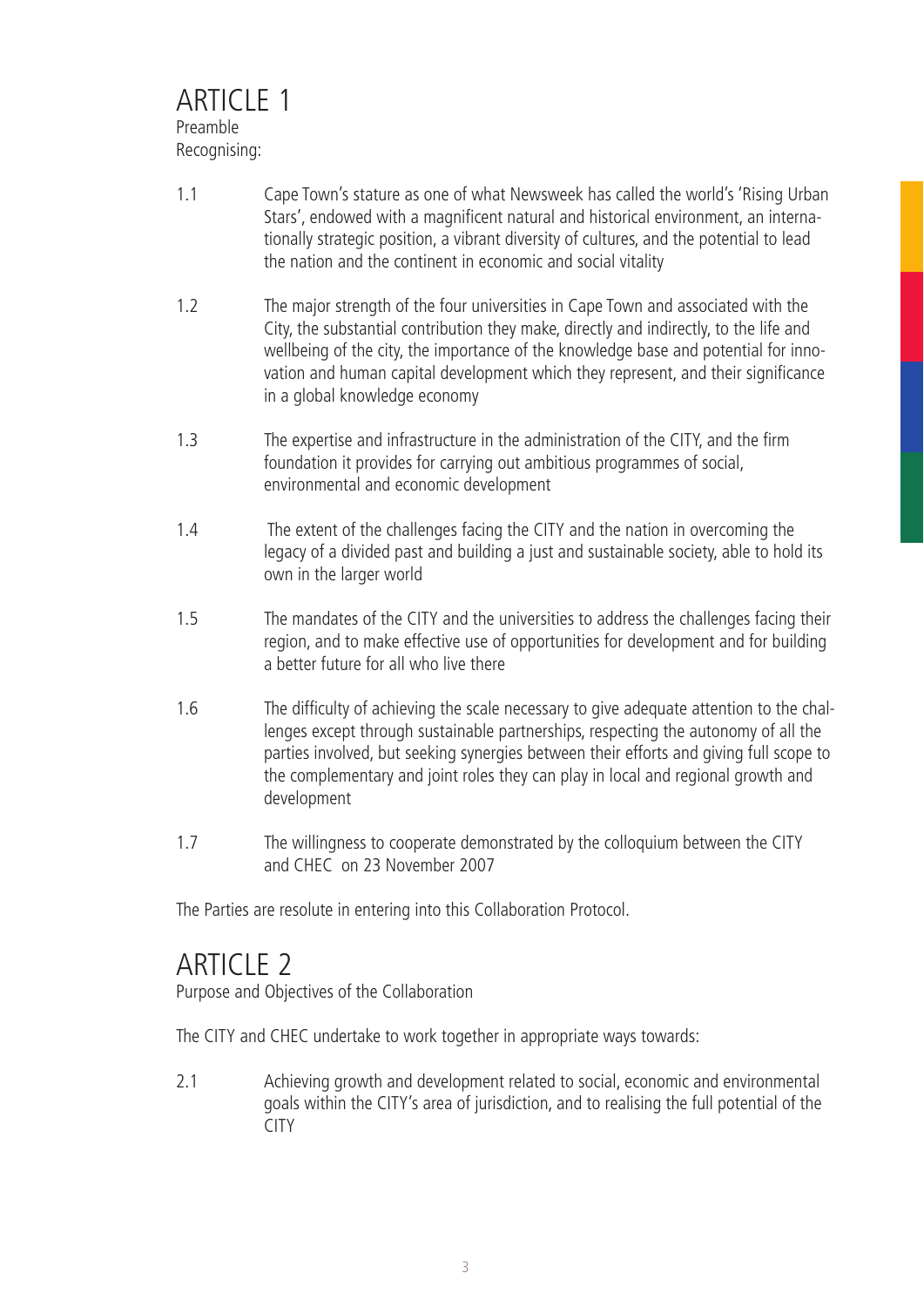- 2.2 Building a more skilled and skillful citizenry, equipped to contribute effectively to the development of our democracy and the growth of the economy
- 2.3 Consolidating Cape Town's status as a 'Rising Urban Star' and the prime centre for higher education in Africa.

# ARTICLE 3

### Areas of Collaboration

To give effect to these undertakings, the CITY and CHEC commit themselves to:

- 3.1 Establish a structured engagement framework to build integrated and sustainable partnerships with one another in which expertise, resources, research and best practices are shared to good effect within the reality of differing priorities, capacities and constraints
- 3.2 Seek to understand each other's priorities, capacities and constraints
- 3.3 Develop mechanisms to identify programmes and projects for mutual agreement, with the intention to contribute to developing research strengths or expertise and bodies of work and knowledge in the universities and the CITY, and to provide or improve opportunities for appropriate education
- 3.4 Further the growth and development goals of the CITY in a sustainable manner
- 3.5 Cooperate in developing the capacity of the CITY's staff, seeking fruitful curricular alignments and sharing information, knowledge and competencies in respect of education and training to assist the CITY to meet its needs
- 3.6 Collaborate to encourage students to consider careers in targeted areas in the public service
- 3.7 Seek to enhance continuing professional development opportunities to assist the CITY to develop and retain professional staff members
- 3.8 Draw students into major CITY projects where practicable, to give them opportunities to apply their knowledge and interpret the context in which it is to be used
- 3.9 Develop mechanisms to build sustainable undergraduate and graduate internships
- 3.10 Consult one another on ways of advancing social, environmental and economic improvement through spatial and infrastructural planning
- 3.11 Promote innovation and knowledge transfer, recognising the business sector as the key third partner in this field, and honouring the need to seek synergies with all levels of government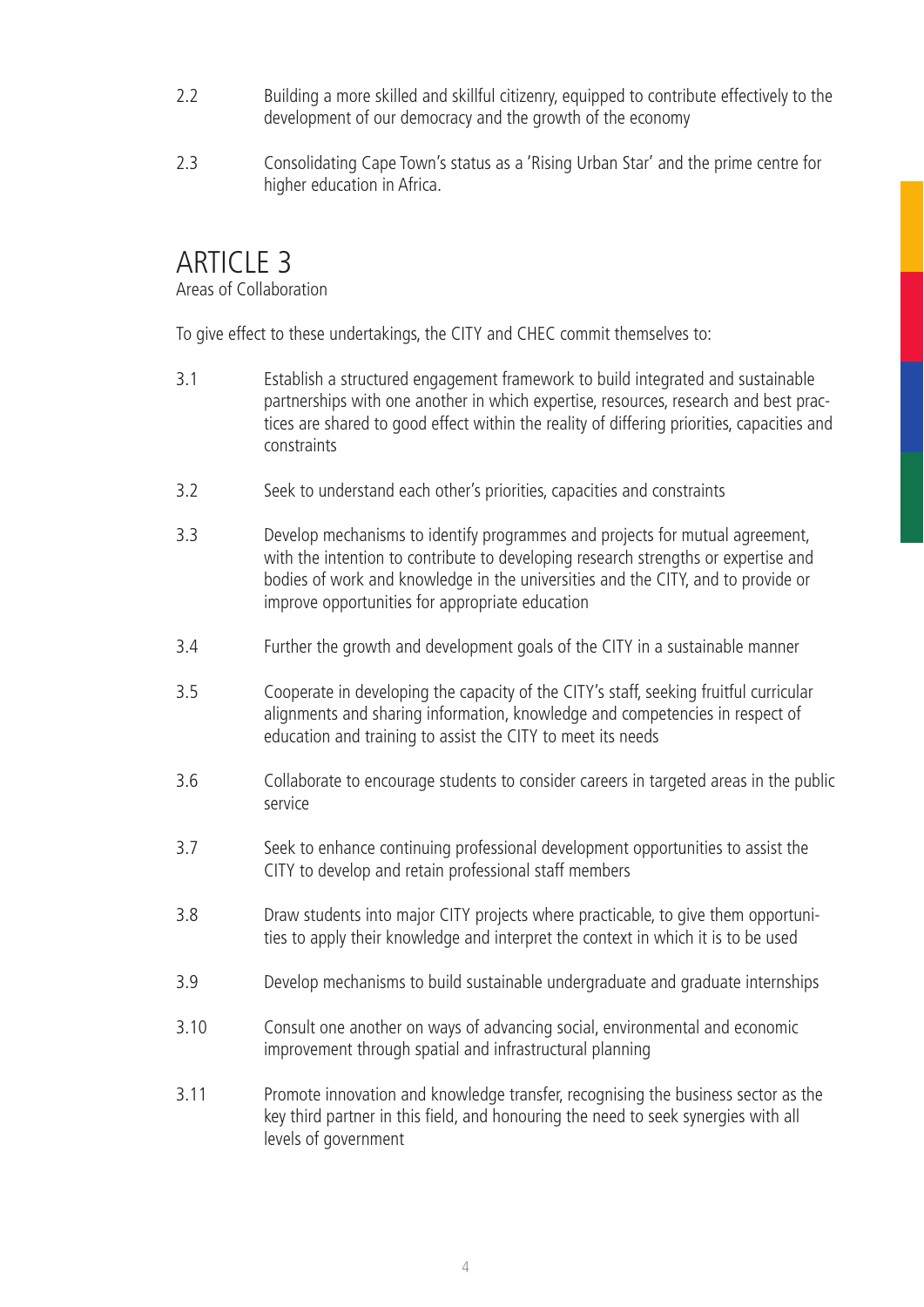- 3.12 Develop and use implementation and monitoring mechanisms to promote effective participation and cooperation in joint/collaborative programmes and projects
- 3.13 Meet annually in a colloquium led by the Executive Mayor and the Vice-Chancellors, to assess progress and explore strategic possibilities.

### ARTICLE 4 Duration

This Collaboration Protocol comes into effect upon signature and will remain effective for a period of three years unless and until terminated by written mutual agreement by both parties. At the end of a three year period the parties will review the Collaboration Protocol and may extend it by mutual agreement.

# **ARTICLE 5**

Good Faith and Dispute Resolution

The parties will seek to resolve any dispute concerning the implementation of this Collaboration Protocol through dialogue and discussions in good faith.

# ARTICLE 6

**Warranties** 

- 6.1 The parties commit to identify and undertake projects in line with the objectives of this Collaboration Protocol and the shared interest in the realisation of sustainable futures, provided that not all the universities need to participate in all projects. (See attached Annexure A)
- 6.2 The parties warrant that they have the necessary authority to commit to any projects agreed in terms of this Collaboration Protocol and to make the necessary resources available for the successful execution of such projects.

# ARTICLE 7

Funding

- 7.1 There are no financial implications flowing from the signing of the Collaboration Protocol until such time as parties reach agreement on the scoping of individual projects.
- 7.2 As and when projects are identified and there is a need for funding, further agreements will be entered into outlining how these projects will be funded.